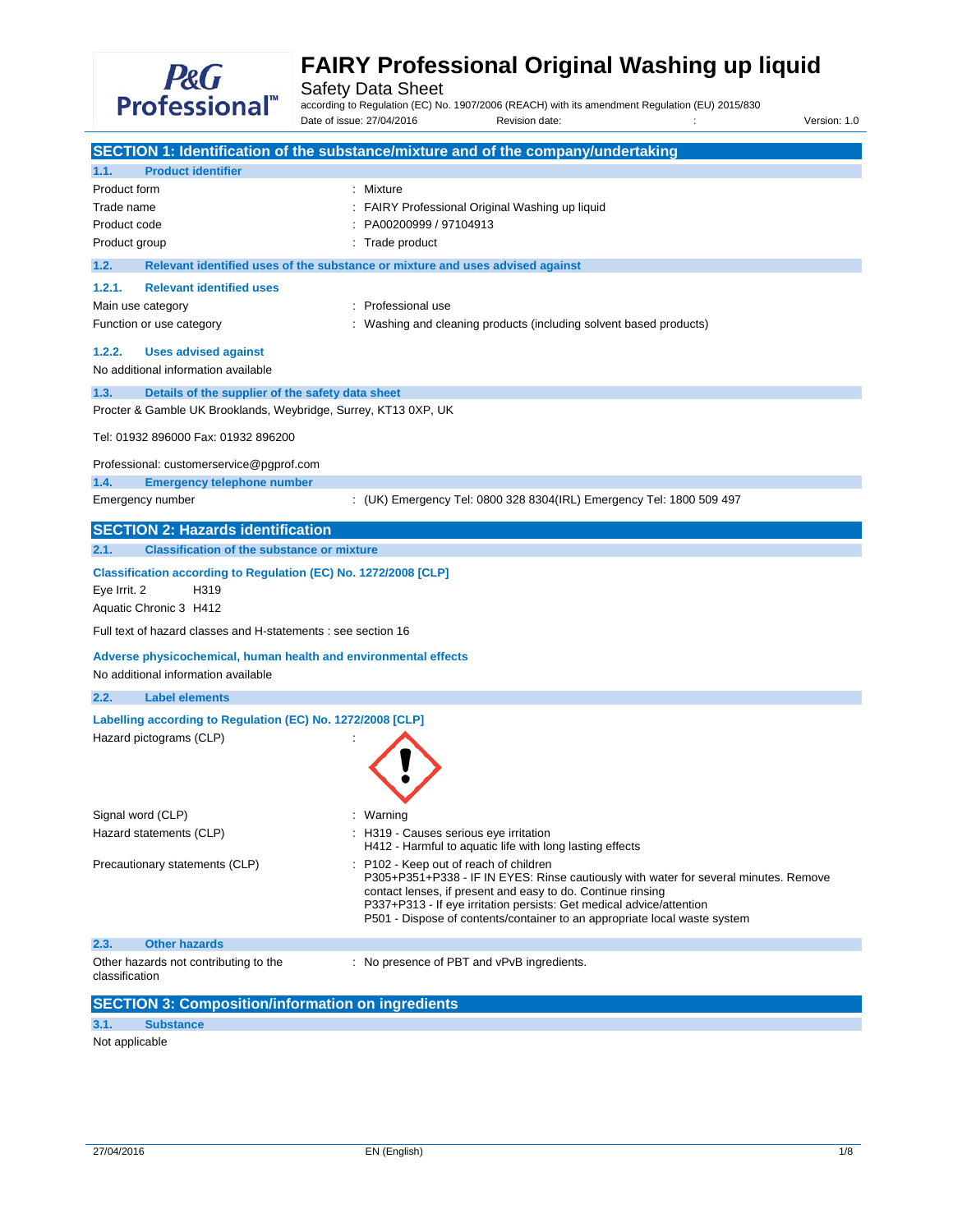Safety Data Sheet according to Regulation (EC) No. 1907/2006 (REACH) with its amendment Regulation (EU) 2015/830

| 3.2.<br><b>Mixture</b> |                                                                                                    |               |                                                                                                                          |  |  |
|------------------------|----------------------------------------------------------------------------------------------------|---------------|--------------------------------------------------------------------------------------------------------------------------|--|--|
| <b>Name</b>            | <b>Product identifier</b>                                                                          | $\frac{9}{6}$ | <b>Classification according to</b><br><b>Regulation (EC) No. 1272/2008</b><br>[CLP]                                      |  |  |
| Sodium Laureth Sulfate | (CAS No) 68585-34-2                                                                                | $20 - 30$     | Acute Tox. 4 (Oral), H302<br>Skin Irrit. 2, H315<br>Eye Dam. 1, H318<br>Aquatic Chronic 3, H412                          |  |  |
| Lauramine Oxide        | (CAS No) 308062-28-4<br>(REACH-no) 01-2119490061-47                                                | $5 - 10$      | Acute Tox. 4 (Oral), H302<br>Skin Irrit. 2, H315<br>Eye Dam. 1, H318<br>Aquatic Acute 1, H400<br>Aquatic Chronic 2, H411 |  |  |
| Alcohol                | (CAS No) 64-17-5<br>(EC no) 200-578-6<br>(EC index no) 603-002-00-5<br>(REACH-no) 01-2119457610-43 | $1 - 5$       | Flam. Lig. 2, H225<br>Eye Irrit. 2, H319                                                                                 |  |  |

Full text of H-statements: see section 16

|      | <b>SECTION 4: First aid measures</b>                        |                                                                                                                                                                                                 |
|------|-------------------------------------------------------------|-------------------------------------------------------------------------------------------------------------------------------------------------------------------------------------------------|
| 4.1. | <b>Description of first aid measures</b>                    |                                                                                                                                                                                                 |
|      | First-aid measures after inhalation                         | IF INHALED: remove victim to fresh air and keep at rest in a position comfortable for breathing.<br>Call a POISON CENTER or doctor/physician if you feel unwell.                                |
|      | First-aid measures after skin contact                       | : IF ON SKIN: Wash with plenty of soap and water. Take off contaminated clothing and wash<br>before reuse. If skin irritation occurs: Get medical advice/attention. Discontinue use of product. |
|      | First-aid measures after eye contact                        | IF IN EYES: Rinse cautiously with water for several minutes. Remove contact lenses, if present<br>and easy to do. Continue rinsing. Immediately call a POISON CENTER or doctor/physician.       |
|      | First-aid measures after ingestion                          | IF SWALLOWED: rinse mouth. Do NOT induce vomiting. Immediately call a POISON CENTER<br>or doctor/physician.                                                                                     |
| 4.2. | Most important symptoms and effects, both acute and delayed |                                                                                                                                                                                                 |
|      | Symptoms/injuries after inhalation                          | : Coughing sneezing.                                                                                                                                                                            |
|      | Symptoms/injuries after skin contact                        | : Redness. Swelling. dryness. Itching.                                                                                                                                                          |
|      | Symptoms/injuries after eye contact                         | Severe pain. Redness. Swelling. Blurred vision.                                                                                                                                                 |
|      | Symptoms/injuries after ingestion                           | : Oral mucosal or gastro-intestinal irritation. Nausea. Excessive secretion. Diarrhea. Vomiting.                                                                                                |
| 4.3. |                                                             | Indication of any immediate medical attention and special treatment needed                                                                                                                      |
|      | Refer to section 4.1.                                       |                                                                                                                                                                                                 |
|      | <b>SECTION 5: Firefighting measures</b>                     |                                                                                                                                                                                                 |
| 5.1. | <b>Extinguishing media</b>                                  |                                                                                                                                                                                                 |
|      | Suitable extinguishing media                                | Dry chemical powder, alcohol-resistant foam, carbon dioxide (CO2).                                                                                                                              |

| 5.2.                           | Special hazards arising from the substance or mixture |  |                                                                  |  |
|--------------------------------|-------------------------------------------------------|--|------------------------------------------------------------------|--|
| Fire hazard                    |                                                       |  | : No fire hazard. Non combustible.                               |  |
| <b>Explosion hazard</b>        |                                                       |  | : Product is not explosive.                                      |  |
| Reactivity                     |                                                       |  | : No dangerous reactions known.                                  |  |
| 5.3.                           | <b>Advice for firefighters</b>                        |  |                                                                  |  |
|                                | Firefighting instructions                             |  | : No specific firefighting instructions required.                |  |
| Protection during firefighting |                                                       |  | : In case of inadequate ventilation wear respiratory protection. |  |
|                                |                                                       |  |                                                                  |  |

|        | <b>SECTION 6: Accidental release measures</b>                                                                                |  |                                                 |  |  |
|--------|------------------------------------------------------------------------------------------------------------------------------|--|-------------------------------------------------|--|--|
| 6.1.   | Personal precautions, protective equipment and emergency procedures                                                          |  |                                                 |  |  |
| 6.1.1. | For non-emergency personnel<br>Protective equipment                                                                          |  | : Wear suitable gloves and eye/face protection. |  |  |
| 6.1.2. | For emergency responders<br>Protective equipment                                                                             |  | : Wear suitable gloves and eye/face protection. |  |  |
| 6.2.   | <b>Environmental precautions</b>                                                                                             |  |                                                 |  |  |
|        | Consumer products ending up down the drain after use. Prevent soil and water pollution. Prevent spreading in sewers.         |  |                                                 |  |  |
| 6.3.   | Methods and material for containment and cleaning up                                                                         |  |                                                 |  |  |
|        | : Scoop absorbed substance into closing containers.<br>For containment                                                       |  |                                                 |  |  |
|        | Methods for cleaning up<br>: Small quantities of liquid spill: take up in non-combustible absorbent material and shovel into |  |                                                 |  |  |

container for disposal. Large spills: contain released substance, pump into suitable containers. This material and its container must be disposed of in a safe way, and as per local legislation.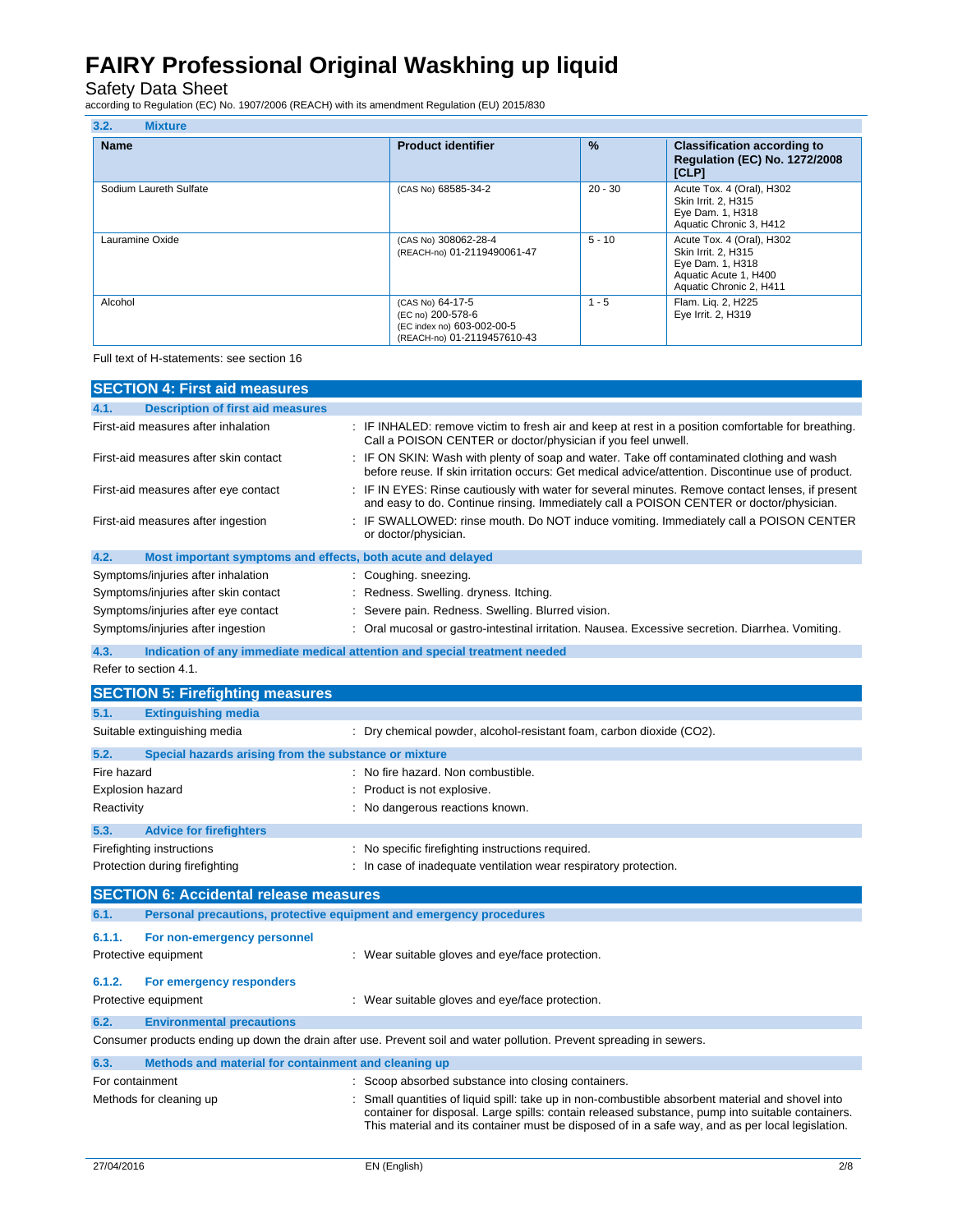Safety Data Sheet according to Regulation (EC) No. 1907/2006 (REACH) with its amendment Regulation (EU) 2015/830

| 6.4.         | <b>Reference to other sections</b>                           |                                                                                                                                                                                                               |
|--------------|--------------------------------------------------------------|---------------------------------------------------------------------------------------------------------------------------------------------------------------------------------------------------------------|
|              | Refer to Sections 8 and 13.                                  |                                                                                                                                                                                                               |
|              | <b>SECTION 7: Handling and storage</b>                       |                                                                                                                                                                                                               |
| 7.1.         | <b>Precautions for safe handling</b>                         |                                                                                                                                                                                                               |
|              | Precautions for safe handling                                | : Avoid contact with eyes. Use personal protective equipment as required. Do not eat, drink or<br>smoke when using this product. Do not handle until all safety precautions have been read and<br>understood. |
| 7.2.         | Conditions for safe storage, including any incompatibilities |                                                                                                                                                                                                               |
|              | Storage conditions                                           | : Store in original container. Refer to section 10.                                                                                                                                                           |
|              | Incompatible products                                        | $:$ Refer to section 10.                                                                                                                                                                                      |
|              | Incompatible materials                                       | $:$ Refer to section 10.                                                                                                                                                                                      |
|              | Prohibitions on mixed storage                                | : Not applicable.                                                                                                                                                                                             |
| Storage area |                                                              | : Store in a cool area. Store in a dry area.                                                                                                                                                                  |
| 7.3.         | Specific end use(s)                                          |                                                                                                                                                                                                               |
|              | Refer to section 1.2.                                        |                                                                                                                                                                                                               |

### **SECTION 8: Exposure controls/personal protection**

## **8.1. Control parameters**

## **8.1.1. National limit values**

| <b>Alcohol (64-17-5)</b> |                                       |                             |  |  |  |  |  |
|--------------------------|---------------------------------------|-----------------------------|--|--|--|--|--|
| <b>United Kingdom</b>    | WEL<br>$(m\alpha/m^3)$<br>TW A<br>. . | $\sim$<br>.920 mg/mª<br>. . |  |  |  |  |  |
| <b>United Kingdom</b>    | WEL<br><b>TWA</b><br>(ppm)            | 1000 ppm                    |  |  |  |  |  |

#### **8.1.2. Monitoring procedures: DNELS, PNECS, OEL**

| Alcohol (64-17-5)                        |                           |  |  |  |  |
|------------------------------------------|---------------------------|--|--|--|--|
| DNEL/DMEL (Workers)                      |                           |  |  |  |  |
| Acute - local effects, inhalation        | 1900 mg/m <sup>3</sup>    |  |  |  |  |
| Long-term - systemic effects, dermal     | 343 mg/kg bodyweight/day  |  |  |  |  |
| Long-term - systemic effects, inhalation | 950 mg/m <sup>3</sup>     |  |  |  |  |
| DNEL/DMEL (General population)           |                           |  |  |  |  |
| Acute - local effects, inhalation        | $950$ mg/m <sup>3</sup>   |  |  |  |  |
| Long-term - systemic effects, oral       | 87 mg/kg bodyweight/day   |  |  |  |  |
| Long-term - systemic effects, inhalation | $114$ mg/m <sup>3</sup>   |  |  |  |  |
| Long-term - systemic effects, dermal     | 206 mg/kg bodyweight/day  |  |  |  |  |
| PNEC (Water)                             |                           |  |  |  |  |
| PNEC aqua (freshwater)                   | $0.96$ mg/l               |  |  |  |  |
| PNEC aqua (marine water)                 | $0.79$ mg/l               |  |  |  |  |
| PNEC aqua (intermittent, freshwater)     | $2.75$ mg/l               |  |  |  |  |
| <b>PNEC</b> (Sediment)                   |                           |  |  |  |  |
| PNEC sediment (freshwater)               | 3.6 mg/kg dwt             |  |  |  |  |
| PNEC sediment (marine water)             | 2.9 mg/kg dwt             |  |  |  |  |
| PNEC (Soil)                              |                           |  |  |  |  |
| PNEC soil                                | $0.63$ mg/kg dwt          |  |  |  |  |
| PNEC (STP)                               |                           |  |  |  |  |
| PNEC sewage treatment plant              | 580 mg/l                  |  |  |  |  |
| Lauramine Oxide (308062-28-4)            |                           |  |  |  |  |
| DNEL/DMEL (Workers)                      |                           |  |  |  |  |
| Long-term - systemic effects, dermal     | 11 mg/kg bodyweight/day   |  |  |  |  |
| Long-term - systemic effects, inhalation | $6.2$ mg/m <sup>3</sup>   |  |  |  |  |
| DNEL/DMEL (General population)           |                           |  |  |  |  |
| Long-term - systemic effects, oral       | 0.44 mg/kg bodyweight/day |  |  |  |  |
| Long-term - systemic effects, inhalation | $1.53 \text{ mg/m}^3$     |  |  |  |  |
| Long-term - systemic effects, dermal     | 5.5 mg/kg bodyweight/day  |  |  |  |  |
| PNEC (Water)                             |                           |  |  |  |  |
| PNEC aqua (freshwater)                   | $0.0335$ mg/l             |  |  |  |  |
| PNEC aqua (marine water)                 | 0.00335 mg/l              |  |  |  |  |
| PNEC aqua (intermittent, freshwater)     | 0.0335 mg/l               |  |  |  |  |
| <b>PNEC</b> (Sediment)                   |                           |  |  |  |  |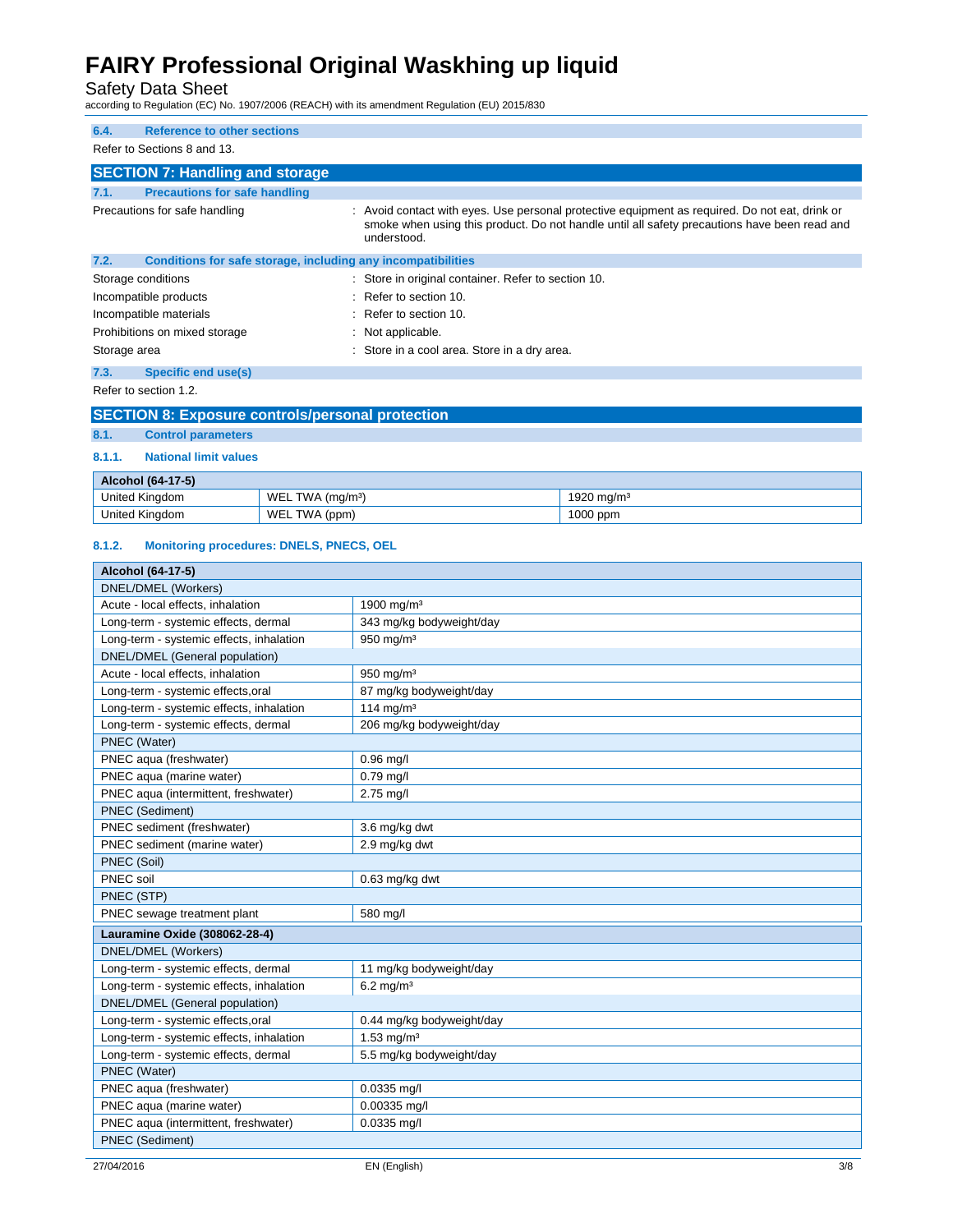Safety Data Sheet according to Regulation (EC) No. 1907/2006 (REACH) with its amendment Regulation (EU) 2015/830

| Lauramine Oxide (308062-28-4)          |                   |  |  |  |
|----------------------------------------|-------------------|--|--|--|
| PNEC sediment (freshwater)             | 5.24 mg/kg dwt    |  |  |  |
| PNEC sediment (marine water)           | $0.524$ mg/kg dwt |  |  |  |
| PNEC (Soil)                            |                   |  |  |  |
| PNEC soil                              | 1.02 $mg/kg$ dwt  |  |  |  |
| PNEC (STP)                             |                   |  |  |  |
| PNEC sewage treatment plant<br>24 mg/l |                   |  |  |  |
|                                        |                   |  |  |  |
| 8.2.<br><b>Exposure controls</b>       |                   |  |  |  |

## 8.2.1. Appropriate engineering controls : Not applicable.

### 8.2.2. Personal protective equipment

 Protective personal equipment only required in case of professional use or for large packs (not for household packs). For consumer use please follow recommendation as indicated on the label of the product.

| Hand protection          |  | Not applicable.           |
|--------------------------|--|---------------------------|
| Eye protection           |  | Wear eye/face protection. |
| Skin and body protection |  | Not applicable.           |
| Respiratory protection   |  | Not applicable.           |

### 8.2.3. Environmental exposure controls

Prevent that the undiluted product reaches surface waters.

### **SECTION 9: Physical and chemical properties**

### **9.1. Information on basic physical and chemical properties**

| <b>Property</b>                            | Value               | Unit  | <b>Test method/Notes</b>                                                                             |
|--------------------------------------------|---------------------|-------|------------------------------------------------------------------------------------------------------|
| Appearance                                 | Liquid.             |       |                                                                                                      |
| Physical state                             | Liquid              |       |                                                                                                      |
| Colour                                     | Coloured.           |       |                                                                                                      |
| Odour                                      | pleasant (perfume). |       |                                                                                                      |
| Odour threshold                            |                     | ppm   | Perceived odor at typical use conditions                                                             |
| pH                                         | 9                   |       |                                                                                                      |
| Melting point                              |                     | °C    | Not available. This property is not<br>relevant for the safety and classification<br>of this product |
| Freezing point                             |                     |       | Not available. This property is not<br>relevant for the safety and classification<br>of this product |
| Boiling point                              | > 95                | °C    |                                                                                                      |
| Flash point                                | > 80                | °C    |                                                                                                      |
| Relative evaporation rate (butylacetate=1) |                     |       | Not available. This property is not<br>relevant for the safety and classification<br>of this product |
| Flammability (solid, gas)                  |                     |       | Not applicable. This property is not<br>relevant for liquid product forms                            |
| <b>Explosive limits</b>                    |                     | vol % | Not available. This property is not<br>relevant for the safety and classification<br>of this product |
| Vapour pressure                            |                     |       | Not available. This property is not<br>relevant for the safety and classification<br>of this product |
| Relative density                           | 1.03                |       |                                                                                                      |
| Solubility                                 | Soluble in water.   |       |                                                                                                      |
| Log Pow                                    |                     |       | Not applicable. This property is not<br>relevant for mixtures                                        |
| Auto-ignition temperature                  |                     |       | Not available. This property is not<br>relevant for the safety and classification<br>of this product |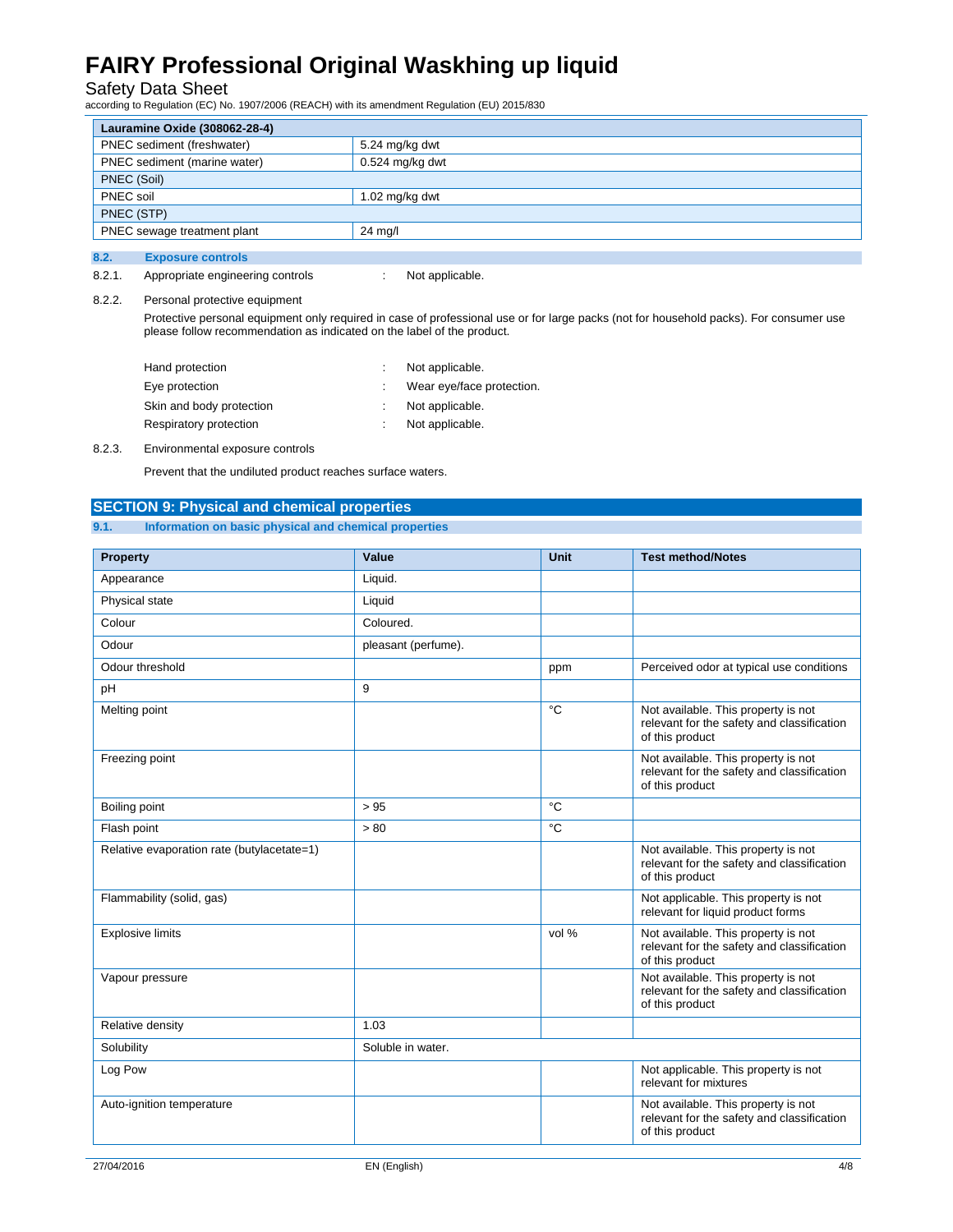Safety Data Sheet according to Regulation (EC) No. 1907/2006 (REACH) with its amendment Regulation (EU) 2015/830

| <b>Property</b>                  | Value                                                                                                                                                       | <b>Unit</b> | <b>Test method/Notes</b>                                                                             |
|----------------------------------|-------------------------------------------------------------------------------------------------------------------------------------------------------------|-------------|------------------------------------------------------------------------------------------------------|
| Decomposition temperature        |                                                                                                                                                             | °С          | Not available. This property is not<br>relevant for the safety and classification<br>of this product |
| Viscosity                        | 1000                                                                                                                                                        | сP          |                                                                                                      |
| <b>Explosive properties</b>      | Not applicable. This product is not classified as explosive as it does not contain any<br>substances which possesses explosive properties CLP (Art 14 (2)). |             |                                                                                                      |
| Oxidising properties             | Not applicable. This product is not classified as oxidizing as it does not contain any<br>substances which possesses oxidizing properties CLP (Art 14 (2)). |             |                                                                                                      |
| 9.2.<br><b>Other information</b> |                                                                                                                                                             |             |                                                                                                      |

No additional information available

| <b>SECTION 10: Stability and reactivity</b>           |                                |  |  |
|-------------------------------------------------------|--------------------------------|--|--|
| <b>Reactivity</b><br>10.1.                            |                                |  |  |
| No dangerous reactions known.                         |                                |  |  |
| 10.2.<br><b>Chemical stability</b>                    |                                |  |  |
| Stable under normal conditions.                       |                                |  |  |
| 10.3.<br><b>Possibility of hazardous reactions</b>    |                                |  |  |
| Refer to section 10.1 on Reactivity.                  |                                |  |  |
| 10.4.<br><b>Conditions to avoid</b>                   |                                |  |  |
| Not required for normal conditions of use.            |                                |  |  |
| 10.5.<br><b>Incompatible materials</b>                |                                |  |  |
| Not applicable.                                       |                                |  |  |
| <b>Hazardous decomposition products</b><br>10.6.      |                                |  |  |
| None under normal use.                                |                                |  |  |
| <b>SECTION 11: Toxicological information</b>          |                                |  |  |
| 11.1.<br>Information on toxicological effects         |                                |  |  |
| 11.1.1.<br><b>Mixture</b>                             |                                |  |  |
| <b>FAIRY Professional Original</b>                    |                                |  |  |
| Acute toxicity                                        | Not classified (*)             |  |  |
| Skin corrosion/irritation                             | Not classified (*)             |  |  |
| Serious eye damage/irritation                         | Causes serious eye irritation. |  |  |
| Respiratory or skin sensitisation                     | Not classified (*)             |  |  |
| Germ cell mutagenicity                                | Not classified (*)             |  |  |
| Carcinogenicity                                       | Not classified (*)             |  |  |
| Reproductive toxicity                                 | Not classified (*)             |  |  |
| Specific target organ toxicity (single exposure)      | Not classified (*)             |  |  |
| Specific target organ toxicity (repeated<br>exposure) | Not classified (*)             |  |  |
| Aspiration hazard                                     | Not classified (*)             |  |  |

(\*) Based upon available data of the substances and/or the product, product classification criteria are not met. See Section 2 and Section 16 for applicable hazard classification and classification procedure, respectively.

#### **11.1.2. Substances in the mixture**

| Alcohol (64-17-5)             |                            |  |
|-------------------------------|----------------------------|--|
| LD50 oral rat                 | 10470 mg/kg (OECD 401)     |  |
| Lauramine Oxide (308062-28-4) |                            |  |
| LD50 oral rat                 | 1064 mg/kg bw (OECD 401)   |  |
| LD50 dermal rat               | > 2000 mg/kg bw (OECD 402) |  |

| <b>SECTION 12: Ecological information</b> |                                                                                                 |
|-------------------------------------------|-------------------------------------------------------------------------------------------------|
| 12.1.<br><b>Toxicity</b>                  |                                                                                                 |
| Ecology - general                         | : Harmful to aquatic organisms, may cause long-term adverse effects in the aquatic environment. |
| Alcohol (64-17-5)                         |                                                                                                 |
| LC50 fishes 1                             | 14200 mg/l US EPA E03-05; Pimephales promelas                                                   |
| LC50 other aquatic organisms 1            | > 1000 mg/l OECD 209                                                                            |
|                                           |                                                                                                 |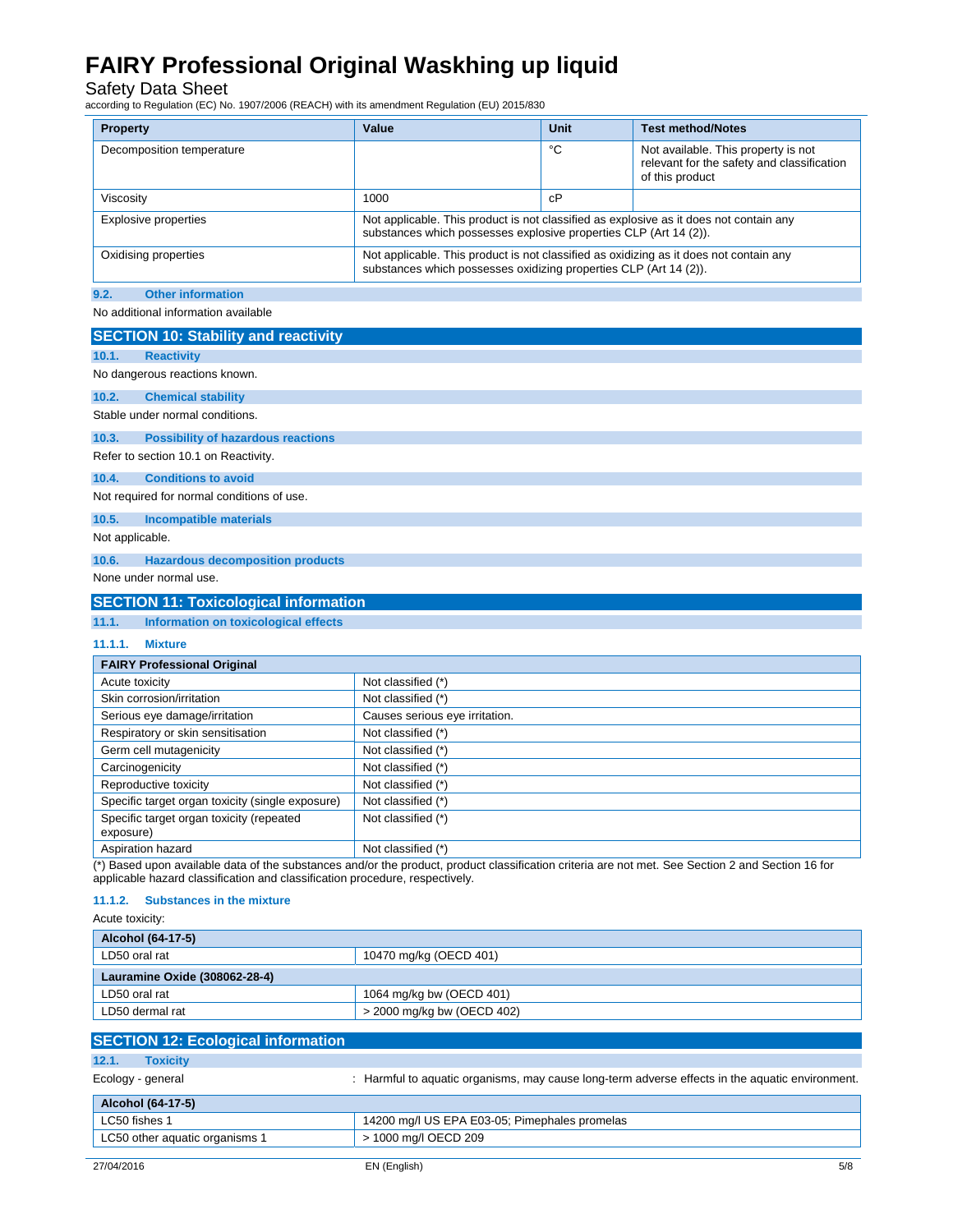Safety Data Sheet according to Regulation (EC) No. 1907/2006 (REACH) with its amendment Regulation (EU) 2015/830

| Alcohol (64-17-5)             |                                                               |  |
|-------------------------------|---------------------------------------------------------------|--|
| EC50 Daphnia 1                | 5012 mg/l ASTM E729-80; Ceriodaphnia dubia                    |  |
| ErC50 (algae)                 | 275 mg/l //OECD 201; Chlorella vulgaris                       |  |
| NOEC chronic fish             | 7900 mg/l Oryzias latipes                                     |  |
| NOEC chronic crustacea        | 9.6 mg/l Ceriodaphnia dubia                                   |  |
| NOEC chronic algae            | 11.5 mg/l //OECD 201; Chlorella vulgaris                      |  |
| Lauramine Oxide (308062-28-4) |                                                               |  |
| LC50 fishes 1                 | 2.67 mg/l Pimephales promelas; 96 h                           |  |
| EC50 Daphnia 1                | 3.1 mg/l OECD 202; Daphnia magna; 48 h                        |  |
| ErC50 (algae)                 | 0.266 mg/l //OECD 201; Pseudokirchneriella subcapitata; 72 h  |  |
| NOEC (chronic)                | 24 mg/l Pseudomonas putida; 18 h                              |  |
| NOEC chronic fish             | 0.42 mg/l //US EPA OPPTS 850.1500; Pimephales promelas; 302 d |  |
| NOEC chronic crustacea        | 0.7 mg/l //OECD 211; Daphnia magna; 21 d                      |  |
| NOEC chronic algae            | 0.078 mg/l //OECD 201; Pseudokirchneriella subcapitata; 3 d   |  |

### **12.2. Persistence and degradability**

| Alcohol (64-17-5)                         |                                    |  |
|-------------------------------------------|------------------------------------|--|
| Persistence and degradability             | Biodegradable.                     |  |
| Biodegradation                            | 95%                                |  |
| Lauramine Oxide (308062-28-4)             |                                    |  |
| Persistence and degradability             | Biodegradable.                     |  |
| Biodegradation                            | 90 % CO2; OECD 301 B; > 60% (10 d) |  |
| 12.3.<br><b>Bioaccumulative potential</b> |                                    |  |

| Alcohol (64-17-5)                                                     |  |  |
|-----------------------------------------------------------------------|--|--|
|                                                                       |  |  |
| Not expected to bioaccumulate due to the low log Kow (log Kow $<$ 4). |  |  |
| Lauramine Oxide (308062-28-4)                                         |  |  |
| < 2.7                                                                 |  |  |
| Not expected to bioaccumulate due to the low log Kow (log Kow $<$ 4). |  |  |
|                                                                       |  |  |

### **12.4. Mobility in soil**

No additional information available

#### **12.5. Results of PBT and vPvB assessment**

| <b>FAIRY Professional Original</b> |                                                                                                                                                                                 |  |
|------------------------------------|---------------------------------------------------------------------------------------------------------------------------------------------------------------------------------|--|
| Results of PBT assessment          | No presence of PBT and vPvB ingredients                                                                                                                                         |  |
| <b>Component</b>                   |                                                                                                                                                                                 |  |
| Alcohol (64-17-5)                  | This substance/mixture does not meet the PBT criteria of REACH regulation, annex XIII<br>This substance/mixture does not meet the vPvB criteria of REACH regulation, annex XIII |  |
| Lauramine Oxide (308062-28-4)      | This substance/mixture does not meet the PBT criteria of REACH regulation, annex XIII<br>This substance/mixture does not meet the vPvB criteria of REACH regulation, annex XIII |  |
| 12.6.<br>Other adverse effects     |                                                                                                                                                                                 |  |

Other information  $\qquad \qquad$ : No other effects known.

|         | <b>SECTION 13: Disposal considerations</b> |                                                                                                                                                                                                                                                                                                                                                                                                                                                                                                  |  |
|---------|--------------------------------------------|--------------------------------------------------------------------------------------------------------------------------------------------------------------------------------------------------------------------------------------------------------------------------------------------------------------------------------------------------------------------------------------------------------------------------------------------------------------------------------------------------|--|
| 13.1.   | <b>Waste treatment methods</b>             |                                                                                                                                                                                                                                                                                                                                                                                                                                                                                                  |  |
| 13.1.1. | Regional legislation (waste)               | Disposal must be done according to official regulations.                                                                                                                                                                                                                                                                                                                                                                                                                                         |  |
| 13.1.2  | Disposal recommendations                   | The waste codes/waste designations below are in accordance with EWC. Waste<br>must be delivered to an approved waste disposal company. The waste is to be kept<br>separate from other types of waste until its disposal. Do not throw waste product<br>into the sewer. Where possible recycling is preferred to disposal or incineration.<br>. For handling waste, see measures described in section 7. Empty, uncleaned<br>packaging need the same disposal considerations as filled packaging. |  |
| 13.1.3  | EURAL Waste code product                   | $\therefore$ 20 01 29 $^*$ - detergents containing dangerous substances<br>15 01 10* - packaging containing residues of or contaminated by dangerous<br>substances                                                                                                                                                                                                                                                                                                                               |  |
|         | <b>SECTION 14: Transport information</b>   |                                                                                                                                                                                                                                                                                                                                                                                                                                                                                                  |  |

Not applicable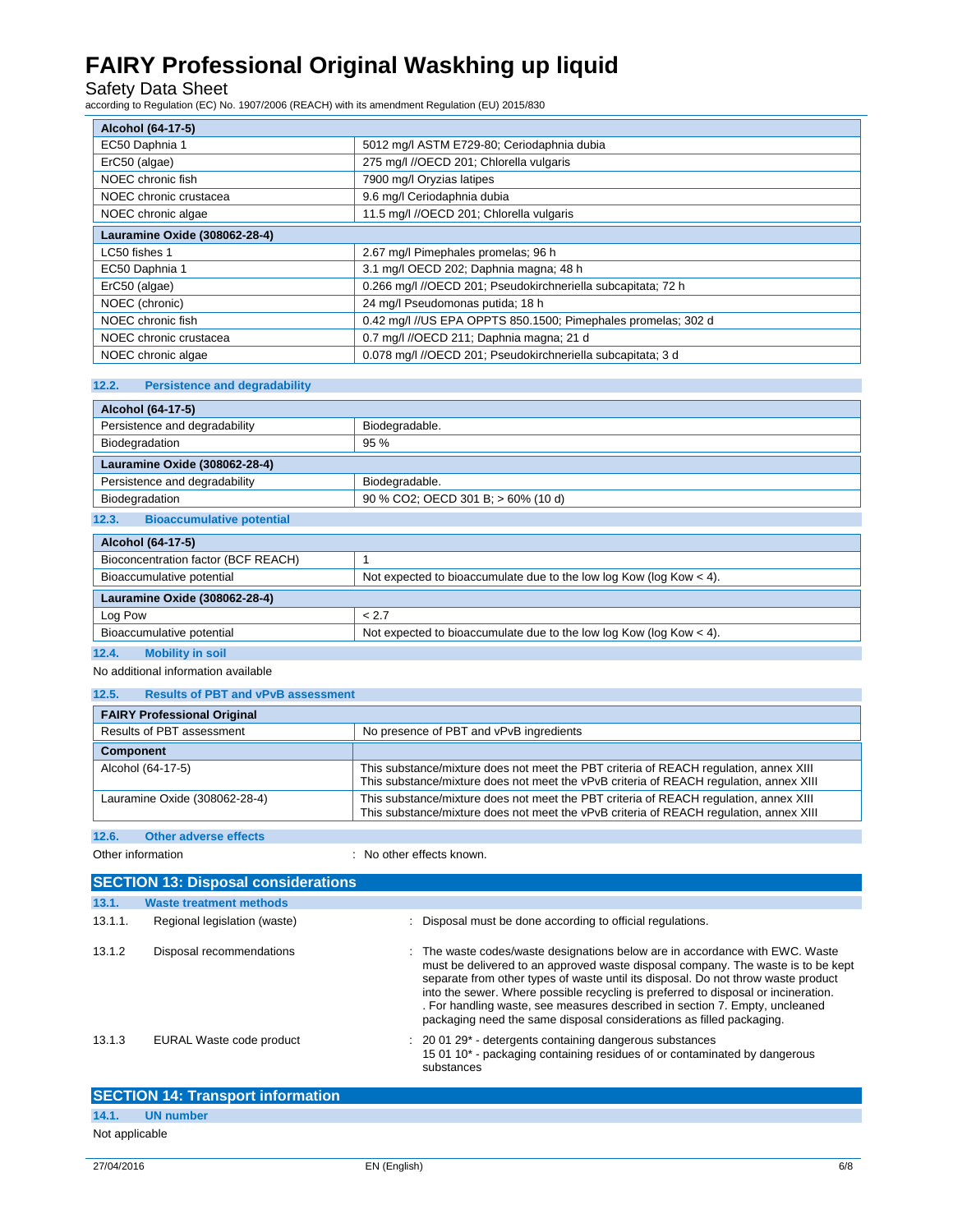Safety Data Sheet according to Regulation (EC) No. 1907/2006 (REACH) with its amendment Regulation (EU) 2015/830

| 14.2.                                                     | UN proper shipping name                                                                                        |  |
|-----------------------------------------------------------|----------------------------------------------------------------------------------------------------------------|--|
| Not applicable                                            |                                                                                                                |  |
| 14.3.                                                     | <b>Transport hazard class(es)</b>                                                                              |  |
| Not applicable                                            |                                                                                                                |  |
| 14.4.                                                     | <b>Packing group</b>                                                                                           |  |
| Not applicable                                            |                                                                                                                |  |
| 14.5.                                                     | <b>Environmental hazards</b>                                                                                   |  |
| Not applicable                                            |                                                                                                                |  |
| 14.6.                                                     | <b>Special precautions for user</b>                                                                            |  |
| Not applicable                                            |                                                                                                                |  |
| 14.7.                                                     | Transport in bulk according to Annex II of MARPOL 73/78 and the IBC Code                                       |  |
| Not applicable                                            |                                                                                                                |  |
|                                                           | <b>SECTION 15: Regulatory information</b>                                                                      |  |
| Ingredient label                                          | : 15-30% Anionic surfactants; 5-15% Non-ionic surfactants; Methylisothiazolinone,<br>Phenoxyethanol, Perfumes. |  |
| 15.1.                                                     | Safety, health and environmental regulations/legislation specific for the substance or mixture                 |  |
| 15.1.1.                                                   | <b>EU-Regulations</b>                                                                                          |  |
| Contains no REACH substances with Annex XVII restrictions |                                                                                                                |  |
| Contains no substance on the REACH candidate list         |                                                                                                                |  |
| Contains no REACH Annex XIV substances                    |                                                                                                                |  |

| CESIO recommendations                                         | : The surfactant(s) contained in this preparation complies(comply) with the biodegradability<br>criteria as laid down in Regulation (EC) No.648/2004 on detergents. Data to support this<br>assertion are held at the disposal of the competent authorities of the Member States and will be<br>made available to them, at their direct request or at the request of a detergent manufacturer. |
|---------------------------------------------------------------|------------------------------------------------------------------------------------------------------------------------------------------------------------------------------------------------------------------------------------------------------------------------------------------------------------------------------------------------------------------------------------------------|
| Other information, restriction and prohibition<br>regulations | Classification according to Regulation (EC) No. 1272/2008 [CLP]. Regulation (EC) No.<br>648/2004 of 31 March 2004 on detergents. Registration, Evaluation, Authorisation and<br>Restriction of Chemicals Regulation (EC) No 1907/2006. Dangerous Preparations Directive<br>1999/45/EC. Dangerous Substances Directive 67/548/EEC.                                                              |

#### **15.1.2. National regulations**

No additional information available

| 15.2. | <b>Chemical safety assessment</b>                  |                  |  |
|-------|----------------------------------------------------|------------------|--|
|       | No chemical safety assessment has been carried out |                  |  |
|       | <b>SECTION 16: Other information</b>               |                  |  |
| 16.1. | Indication of changes                              |                  |  |
|       | Indication of changes                              | : Not applicable |  |

**16.2. Abbreviations and acronyms** 

LC50: Lethal Concentration to 50 % of a test population. LD50: Lethal Dose to 50% of a test population (Median Lethal Dose). PBT: Persistent, Bioaccumulative and Toxic substance. PNEC(s): Predicted No Effect Concentration(s). vPvB: Very Persistent and Very Bioaccumulative. AND: European Agreement concerning the International Carriage of Dangerous Goods by Inland Waterways. ATE: Acute Toxicity Estimate.

| Classification and procedure used to derive the classification for mixtures according to Regulation (EC) 1272/2008 [CLP]<br>16.3. |                                                                   |                          |  |
|-----------------------------------------------------------------------------------------------------------------------------------|-------------------------------------------------------------------|--------------------------|--|
| Classification according to Regulation (EC) No. 1272/2008 [CLP]                                                                   |                                                                   | classification procedure |  |
| Eye Irrit. 2                                                                                                                      |                                                                   | Weight of evidence       |  |
|                                                                                                                                   |                                                                   | Expert judgment          |  |
| Aquatic Chronic 3                                                                                                                 |                                                                   | Calculation method       |  |
| Relevant R-phrases and/or H-statements (number and full text) for mixture and substances<br>16.4.                                 |                                                                   |                          |  |
| Acute Tox. 4 (Oral)                                                                                                               | Acute toxicity (oral), Category 4                                 |                          |  |
| Aquatic Acute 1                                                                                                                   | Hazardous to the aquatic environment - Acute Hazard, Category 1   |                          |  |
| Aquatic Chronic 2                                                                                                                 | Hazardous to the aquatic environment - Chronic Hazard, Category 2 |                          |  |
| Aquatic Chronic 3                                                                                                                 | Hazardous to the aquatic environment - Chronic Hazard, Category 3 |                          |  |
| Eye Dam. 1                                                                                                                        | Serious eye damage/eye irritation, Category 1                     |                          |  |
| Eye Irrit. 2                                                                                                                      | Serious eye damage/eye irritation, Category 2                     |                          |  |
| Flam. Lig. 2                                                                                                                      | Flammable liquids, Category 2                                     |                          |  |
| Skin Irrit, 2                                                                                                                     | Skin corrosion/irritation, Category 2                             |                          |  |
| H <sub>225</sub>                                                                                                                  | Highly flammable liquid and vapour                                |                          |  |